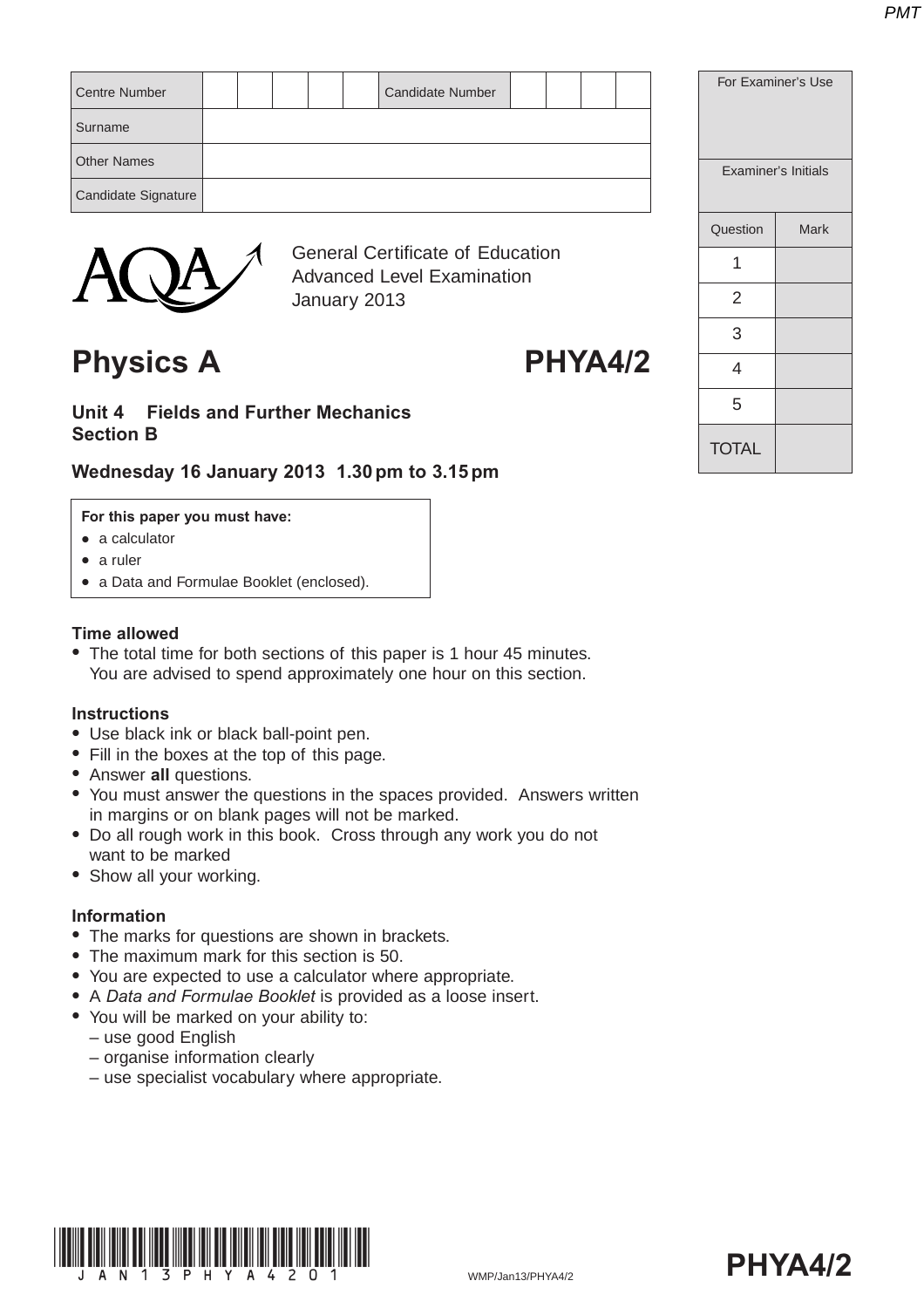*Do not write outside the box*

Answer **all** questions in the spaces provided.

|           | You are advised to spend approximately one hour on this section.                                                                                                                                  |
|-----------|---------------------------------------------------------------------------------------------------------------------------------------------------------------------------------------------------|
| 1(a)      | State one similarity and one difference between an elastic collision and an inelastic<br>collision.                                                                                               |
|           |                                                                                                                                                                                                   |
|           |                                                                                                                                                                                                   |
|           |                                                                                                                                                                                                   |
|           | $(2 \text{ marks})$                                                                                                                                                                               |
| 1(b)      | An unstable isotope of neodymium, $^{144}_{60}$ Nd, decays into an isotope of cerium, Ce, by<br>emitting an $\alpha$ particle.                                                                    |
| 1 (b) (i) | Complete the following decay equation.                                                                                                                                                            |
|           | $^{144}_{60}$ Nd $\rightarrow$ $^{144}$ Ce $+$ $^{144}$ $\alpha$                                                                                                                                  |
|           | (1 mark)                                                                                                                                                                                          |
|           | 1 (b) (ii) The $\alpha$ particle is emitted from a stationary $^{144}_{60}$ Nd nucleus at a speed of $9.3 \times 10^6$ m s <sup>-1</sup> .<br>Calculate the recoil speed of the daughter nucleus. |
|           |                                                                                                                                                                                                   |
|           |                                                                                                                                                                                                   |
|           |                                                                                                                                                                                                   |
|           |                                                                                                                                                                                                   |
|           |                                                                                                                                                                                                   |

recoil speed ........................... m s–1 *(2 marks)*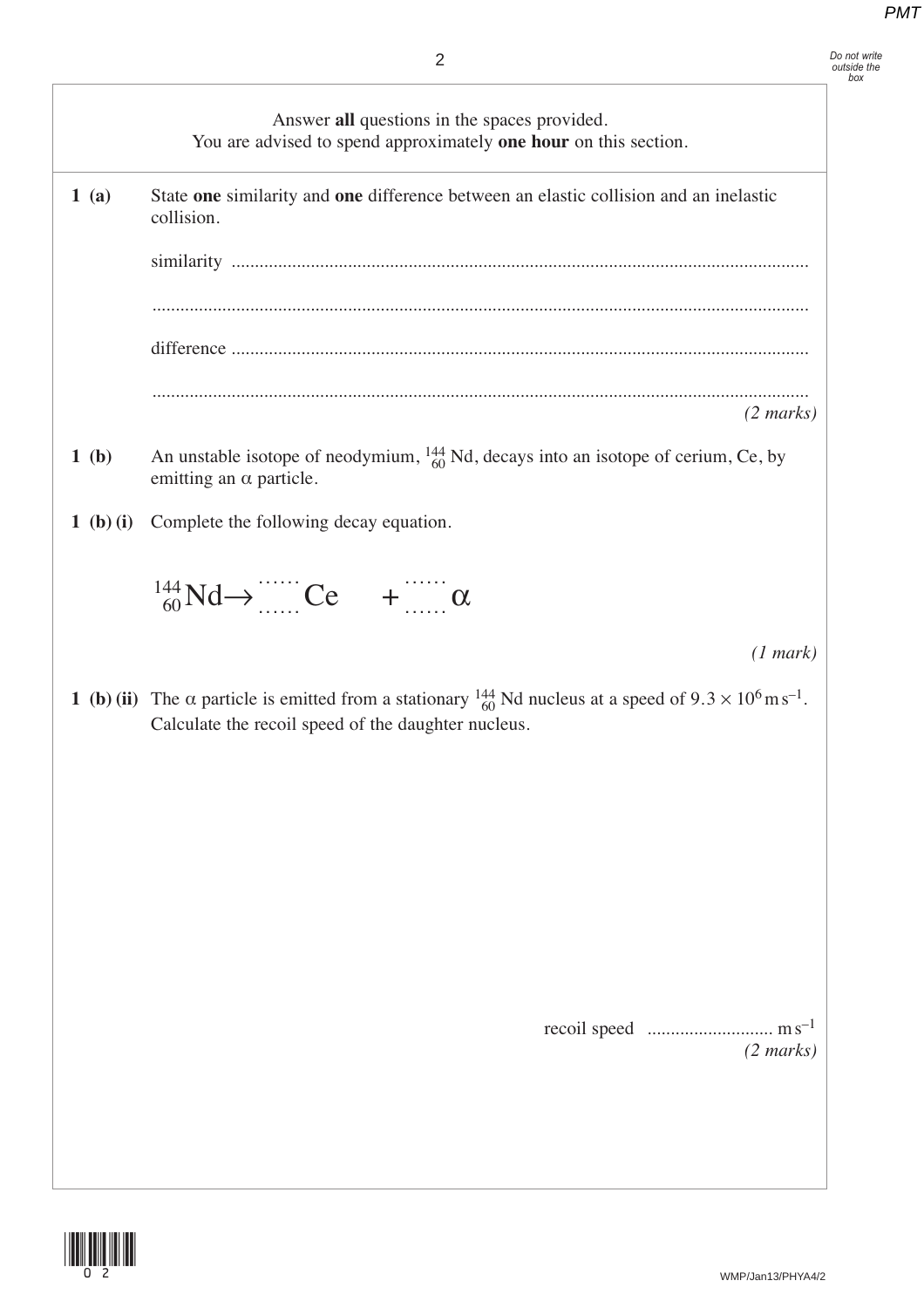**1** (b) (iii) Show that, when a stationary  $^{144}_{60}$  Nd nucleus decays, the kinetic energy of the recoiling cerium nucleus is only about 3% of the kinetic energy of the emitted  $\alpha$  particle.

*(3 marks)*

**8**

**Turn over for the next question** 



**Turn over**  $\blacktriangleright$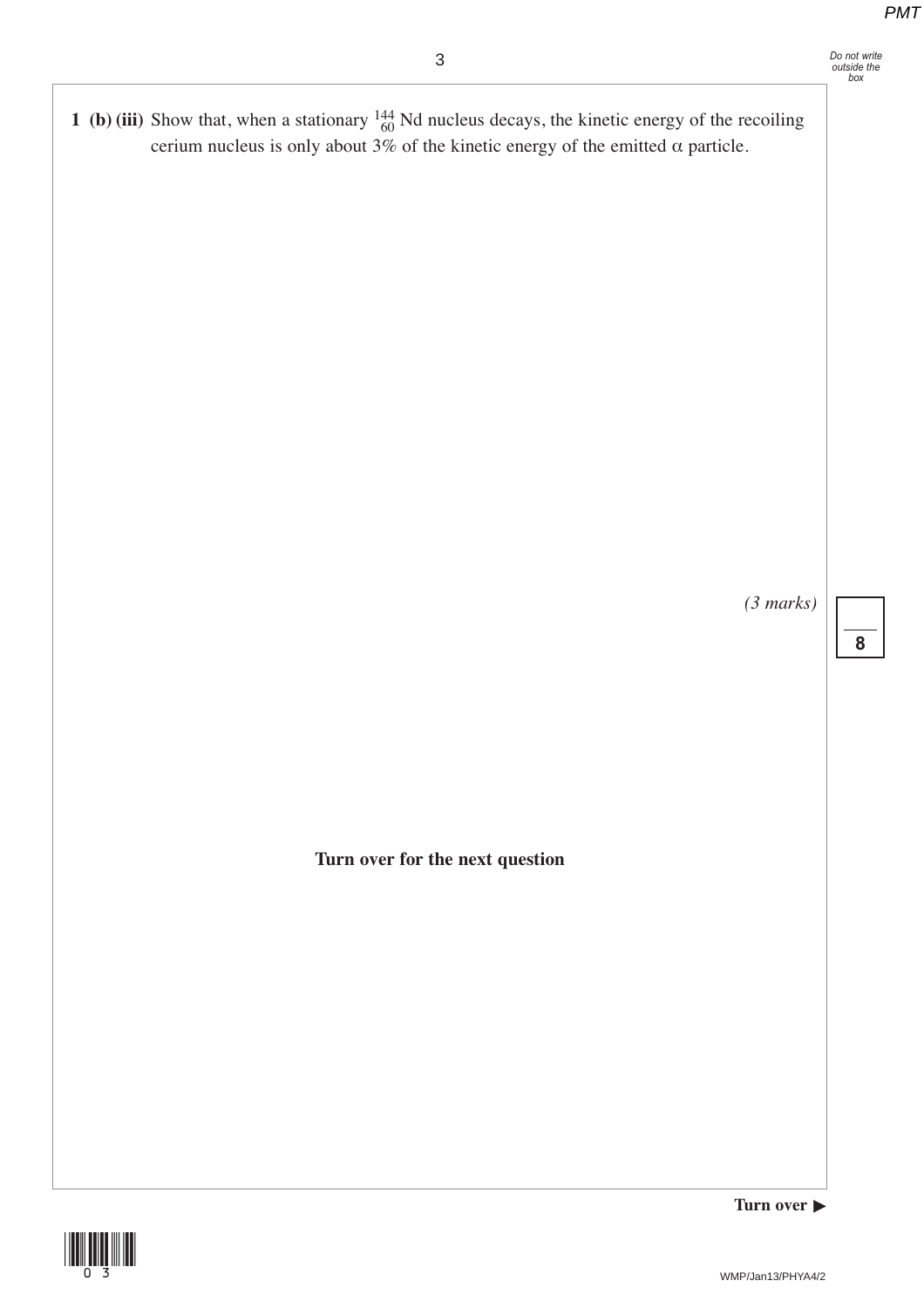*Do not write outside the box*





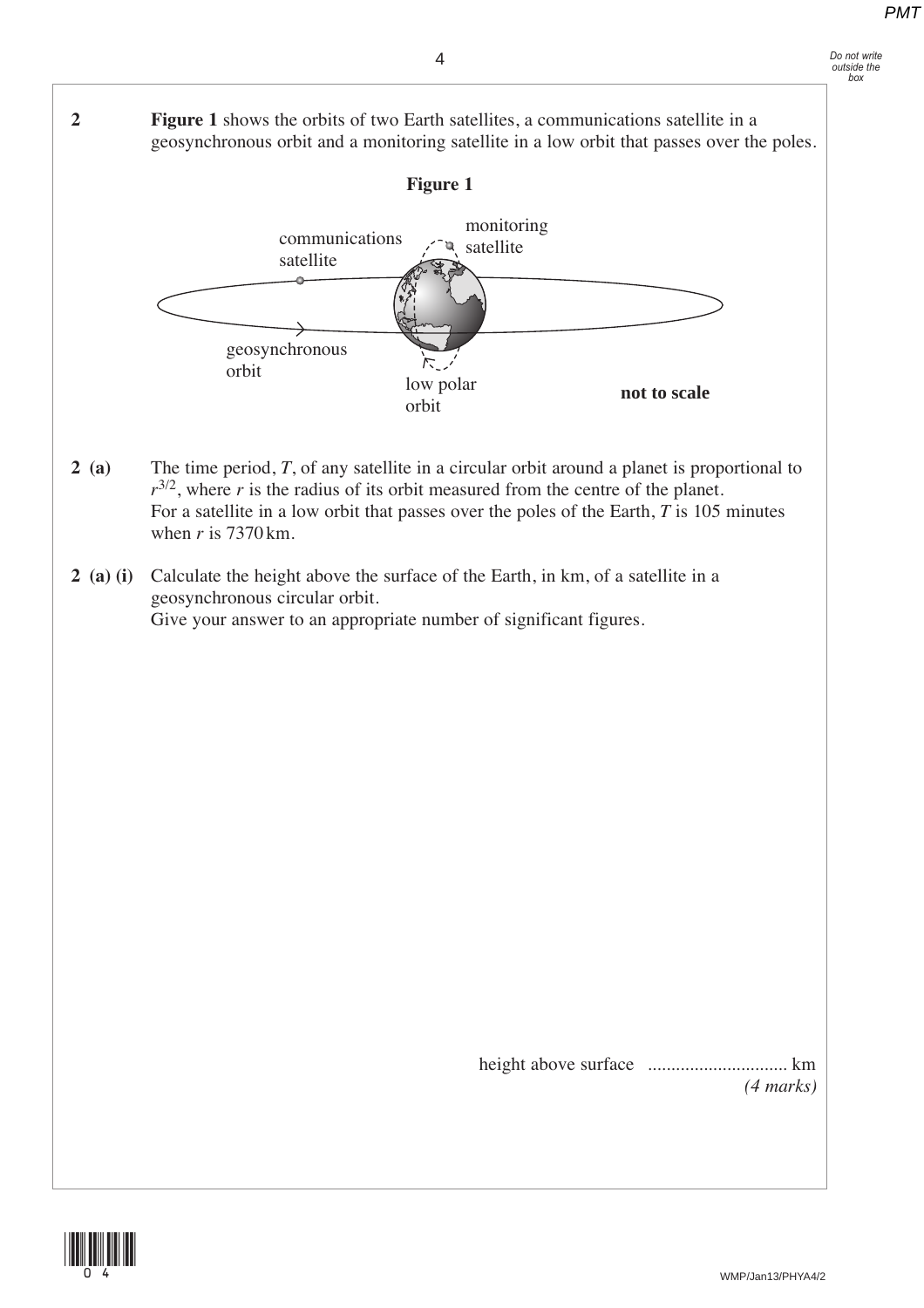|      | 5                                                                                                                                                                                                             | Do not write<br>outside the |
|------|---------------------------------------------------------------------------------------------------------------------------------------------------------------------------------------------------------------|-----------------------------|
|      | 2 (a) (ii) Calculate the centripetal force acting on the polar orbiting satellite if its mass is $650 \text{ kg}$ .                                                                                           |                             |
|      | $(2 \text{ marks})$                                                                                                                                                                                           |                             |
| 2(b) | These geosynchronous and polar satellites have different applications because of their<br>different orbits in relation to the rotation of the Earth.                                                          |                             |
|      | Compare the principal features of the geosynchronous and polar orbits and explain the<br>consequences for possible uses of satellites in these orbits.                                                        |                             |
|      | In your answer you should explain why:                                                                                                                                                                        |                             |
|      | a low polar orbit is suitable for a satellite used to monitor conditions on the Earth.<br>a geosynchronous circular orbit above the Equator is especially suitable for a<br>satellite used in communications. |                             |
|      | The quality of your written communication will be assessed in your answer.                                                                                                                                    |                             |
|      |                                                                                                                                                                                                               |                             |
|      |                                                                                                                                                                                                               |                             |
|      |                                                                                                                                                                                                               |                             |
|      |                                                                                                                                                                                                               |                             |
|      |                                                                                                                                                                                                               |                             |
|      |                                                                                                                                                                                                               |                             |
|      |                                                                                                                                                                                                               |                             |
|      |                                                                                                                                                                                                               |                             |

WMP/Jan13/PHYA4/2

Turn over  $\blacktriangleright$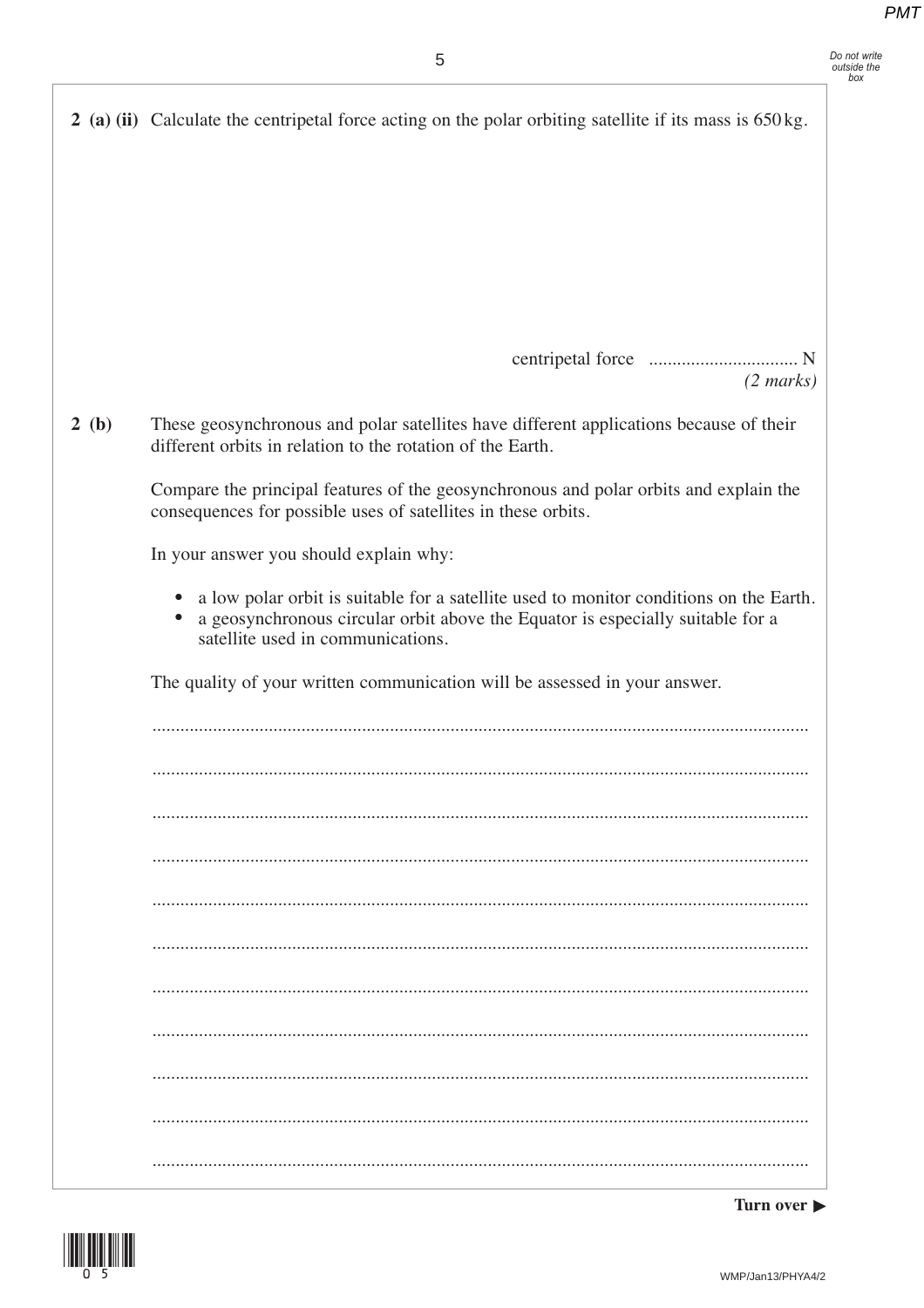# Do not write<br>outside the<br>box

| $(6 \text{ marks})$ |
|---------------------|

 $\overline{12}$ 

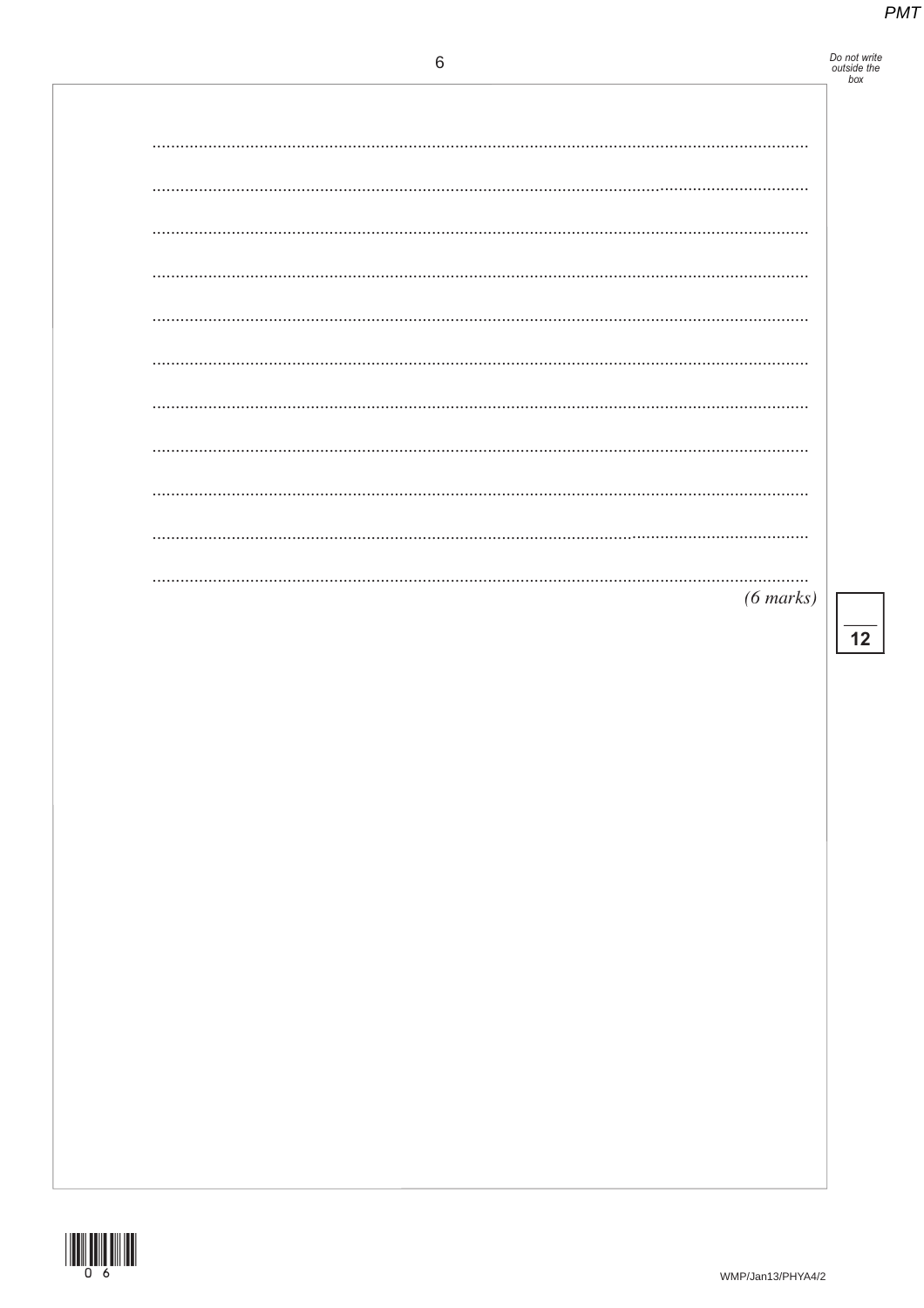

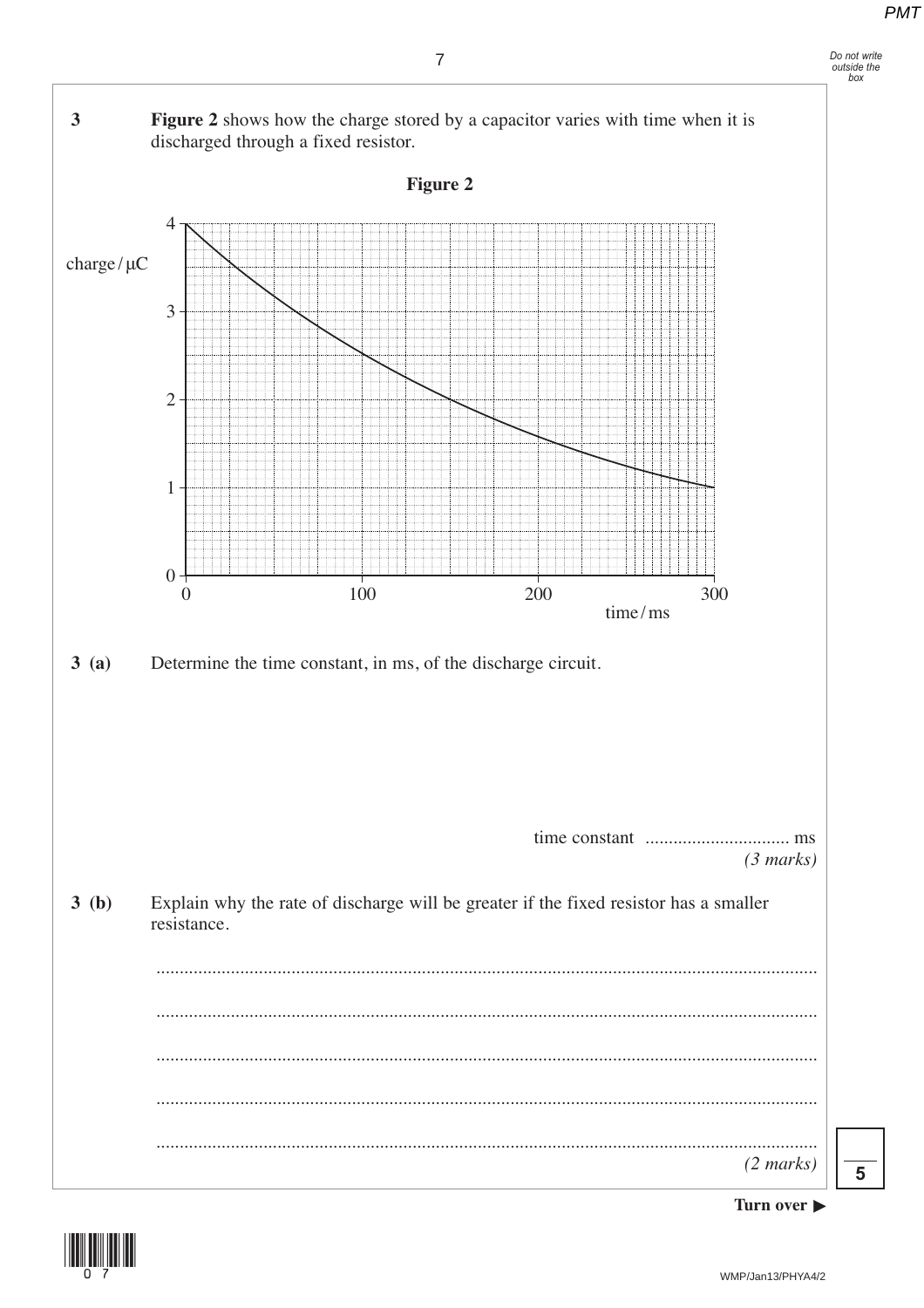

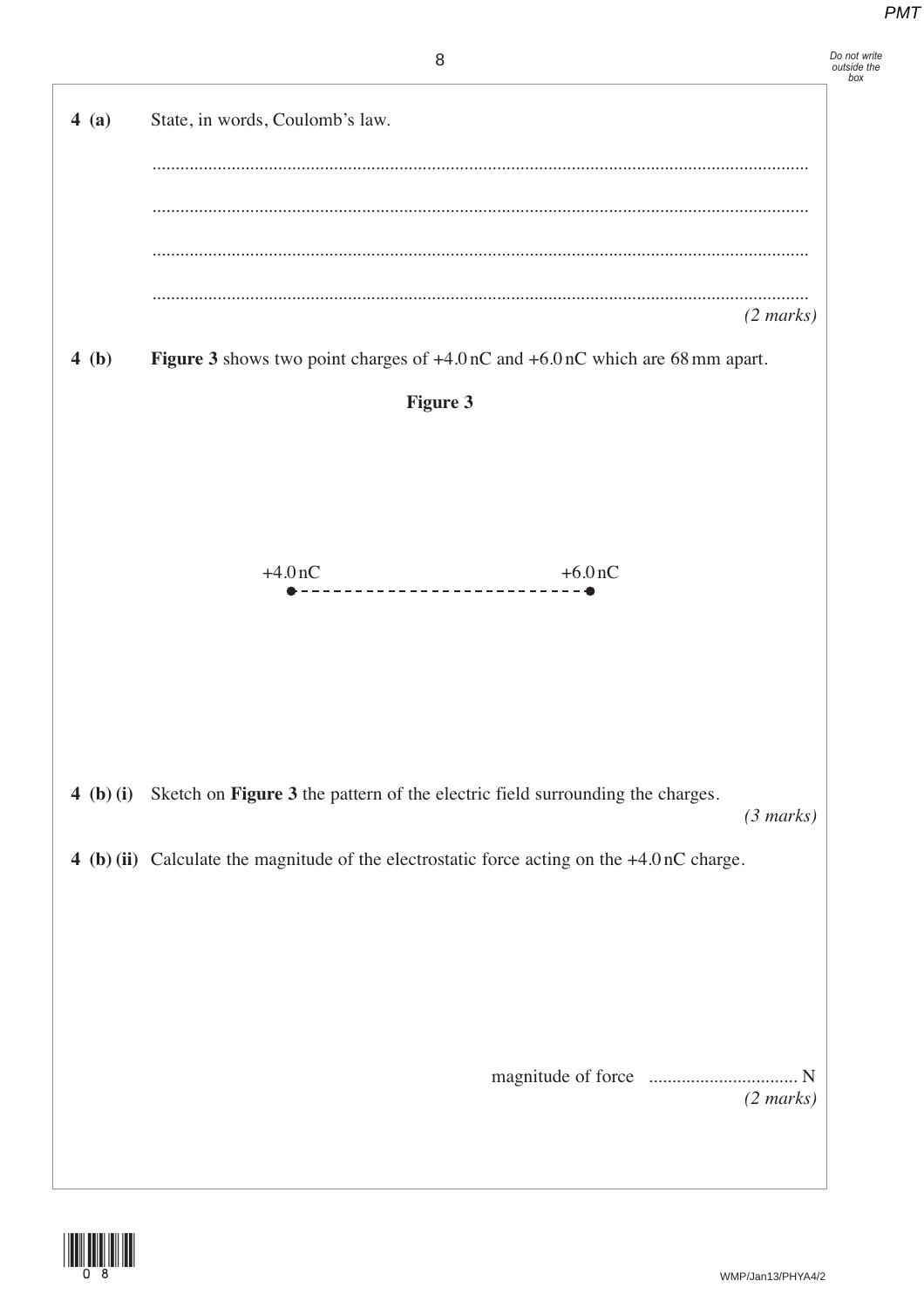|           | 9                                                                                                                                                                                   | Do not write<br>outside the<br>box |
|-----------|-------------------------------------------------------------------------------------------------------------------------------------------------------------------------------------|------------------------------------|
| 4 (c) (i) | Calculate the magnitude of the resultant electric field strength at the mid-point of the<br>line joining the two charges in Figure 3.<br>State an appropriate unit for your answer. |                                    |
|           |                                                                                                                                                                                     |                                    |
|           |                                                                                                                                                                                     |                                    |
|           |                                                                                                                                                                                     |                                    |
|           |                                                                                                                                                                                     |                                    |
|           | $(4 \text{ marks})$                                                                                                                                                                 |                                    |
|           | 4 (c) (ii) State the direction of the resultant electric field at the mid-point of the line joining the<br>charges.                                                                 |                                    |
|           | (1 mark)                                                                                                                                                                            | 12                                 |
|           | Turn over for the next question                                                                                                                                                     |                                    |
|           |                                                                                                                                                                                     |                                    |
|           |                                                                                                                                                                                     |                                    |
|           |                                                                                                                                                                                     |                                    |
|           |                                                                                                                                                                                     |                                    |



**Turn over**  $\blacktriangleright$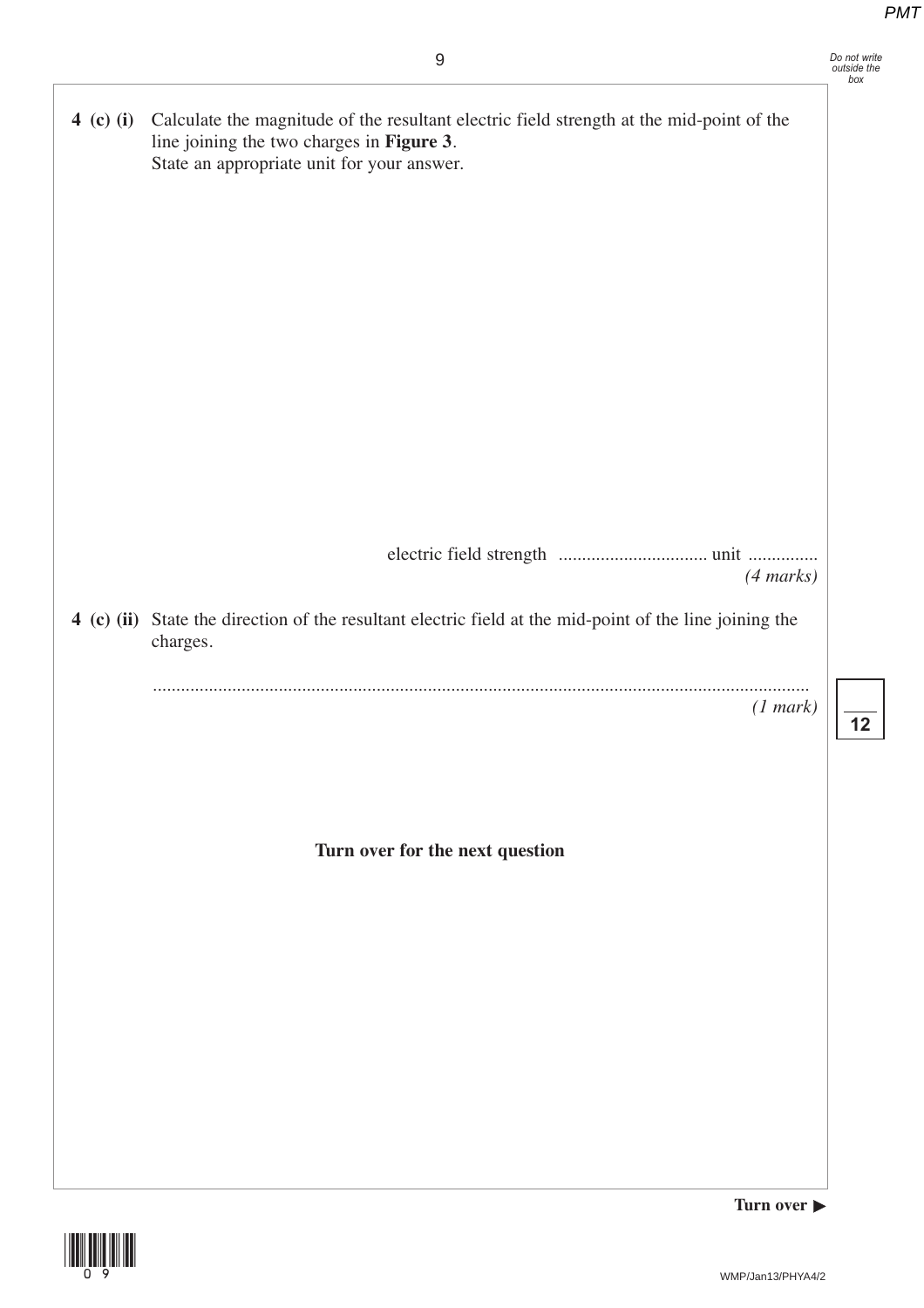Do not write<br>outside the<br>box

 $(2 marks)$ 

. . . . . . . . . . . . . .  $(1 mark)$ 

WMP/Jan13/PHYA4/2

**Figure 4** 

Figure 4 shows two small, solid metal cylinders, P and Q.  $P$  is made from aluminium.  $Q$  is made from a steel alloy.

 $\overline{P}$ 

material property is responsible for this difference.

 $\overline{Q}$ 

The dimensions of  $P$  and  $Q$  are identical but  $Q$  has a greater mass than  $P$ . Explain what

steel alloy

 $5(a)$ 

 $5(b)$ 

5 (b) (i)

State Lenz's law.

aluminium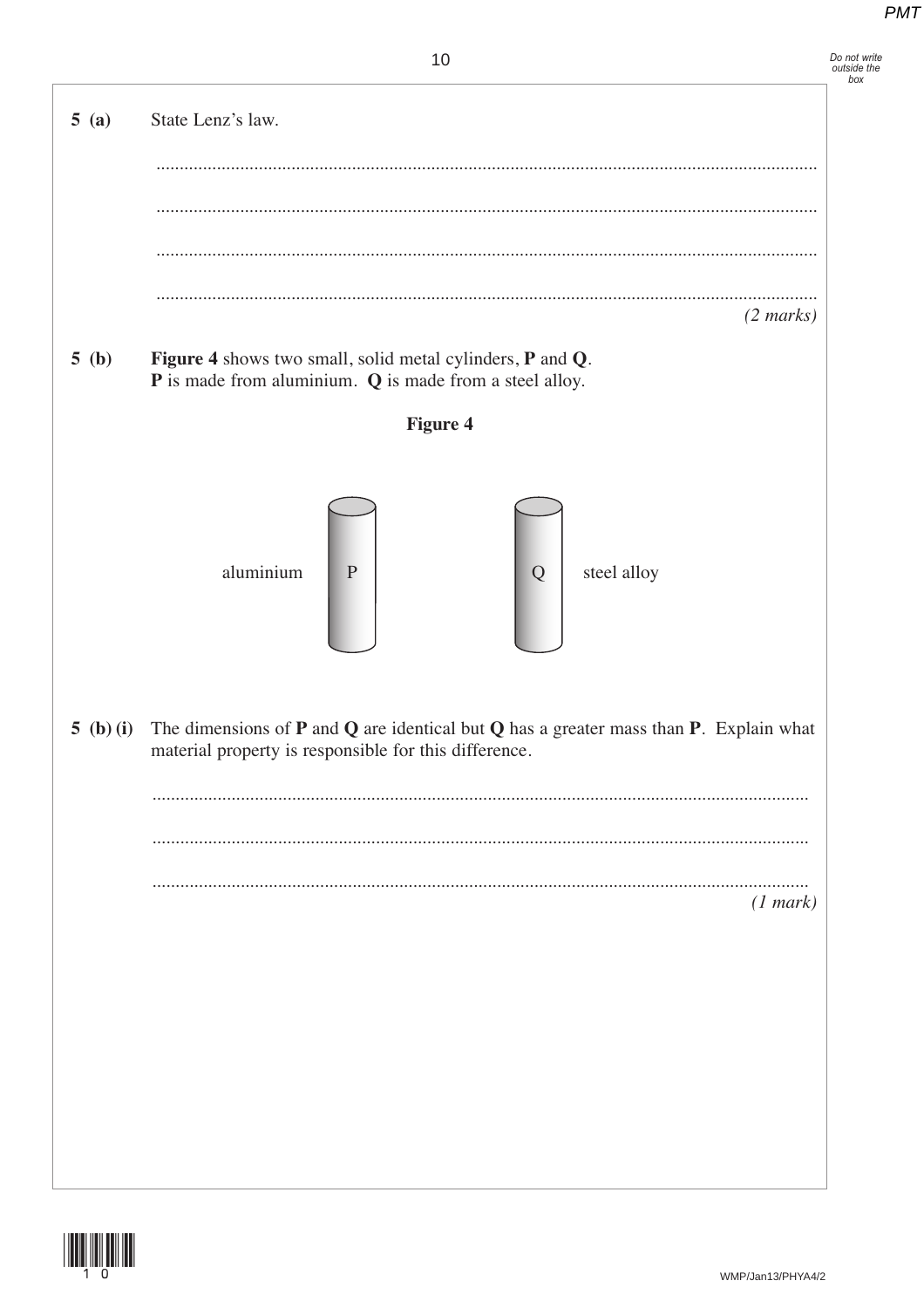